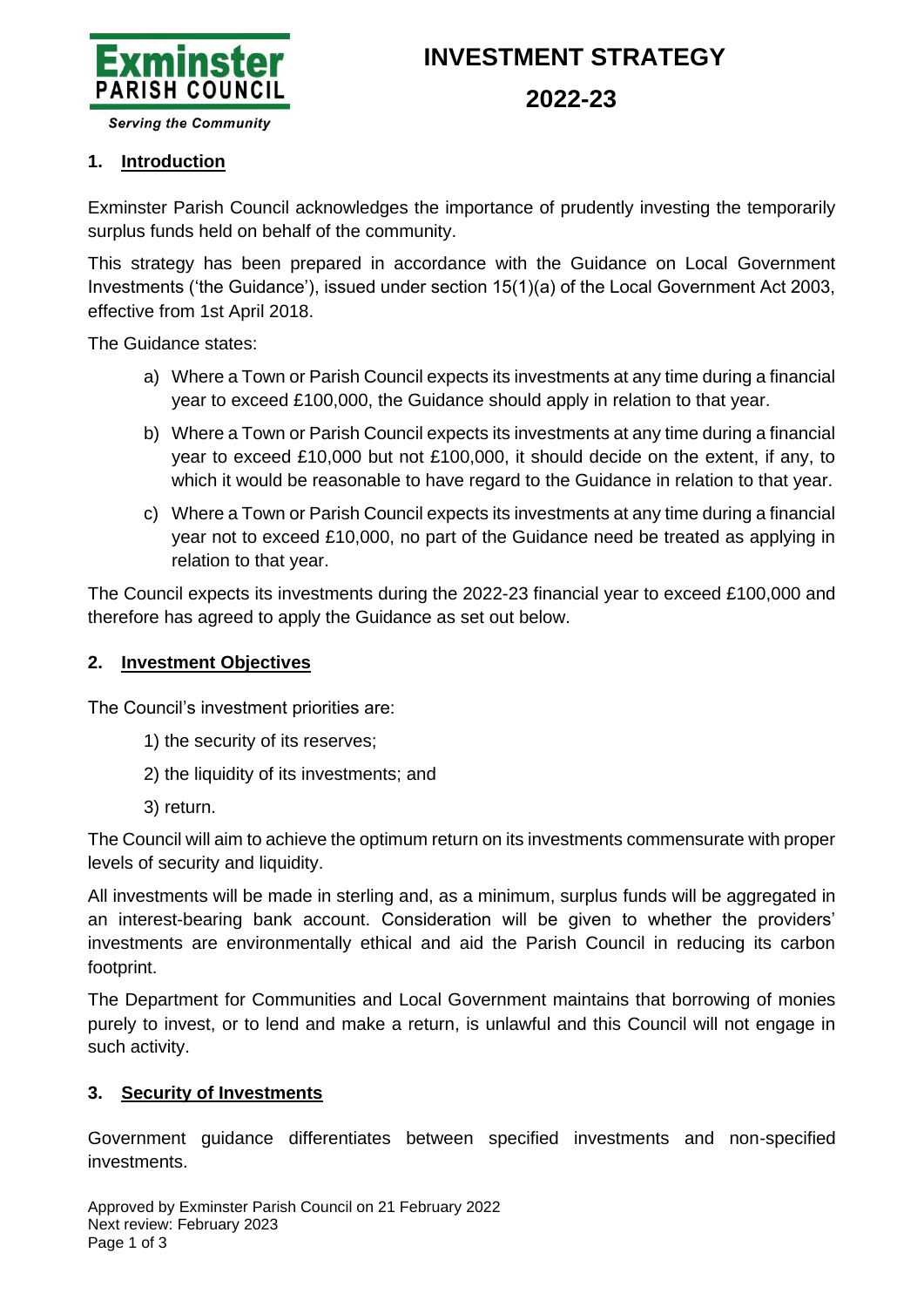

# **INVESTMENT STRATEGY**

**2022-23**

**Serving the Community** 

#### <span id="page-1-0"></span>**3.1 Specified Investments**

Specified investments are those offering high security and high liquidity with a maturity of no more than one year. In addition, short-term sterling investments must be with bodies/institutions with "high credit ratings".

For the prudent management of its treasury balances, maintaining sufficient levels of security and liquidity, the Council could use:

- UK banks and UK building societies;
- Public Bodies (including Local Authorities and Police Authorities);
- UK FCA regulated qualifying money market funds with a triple A rating.

#### **3.2 Non-specified investments**

Non-specified investments are usually for longer periods (i.e. more than one year) and with bodies that are not highly credit-rated.

No non-specified investments are included in the Investment Strategy for this Council as these investments are not acceptable due to their higher potential risk.

#### **4. Liquidity of Investments**

The Responsible Finance Officer in consultation with either the Finance and General Purposes (F&GP) Committee or Full Parish Council (as applicable) will determine the maximum periods for which funds may prudently be committed so as not to compromise liquidity.

#### **5. Long Term Investments**

Long term investments shall be defined as greater than one year. The Council will use the same criteria for assessing long term investment as identified above for specified investments

The Council does not currently hold any long-term investments.

#### **6. Risk Assessment**

The Parish Council's reserves are covered by the Financial Services Compensation Scheme up to the deposit limits of the scheme and must therefore be carefully managed to mitigate the risk of losses.

The Council will only invest in institutions of "high credit quality" as set out in section [3.1](#page-1-0) of this strategy. Investments will be spread over different providers where appropriate to minimise risk.

The Council will monitor the risk of loss on investments by reference to credit ratings. The Council should aim for ratings equivalent to the Fitch F1 (AAA) rating for short-term investments or Fitch A - for long term investments. The Council will also have regard for the general economic and political environment in which institutions operate.